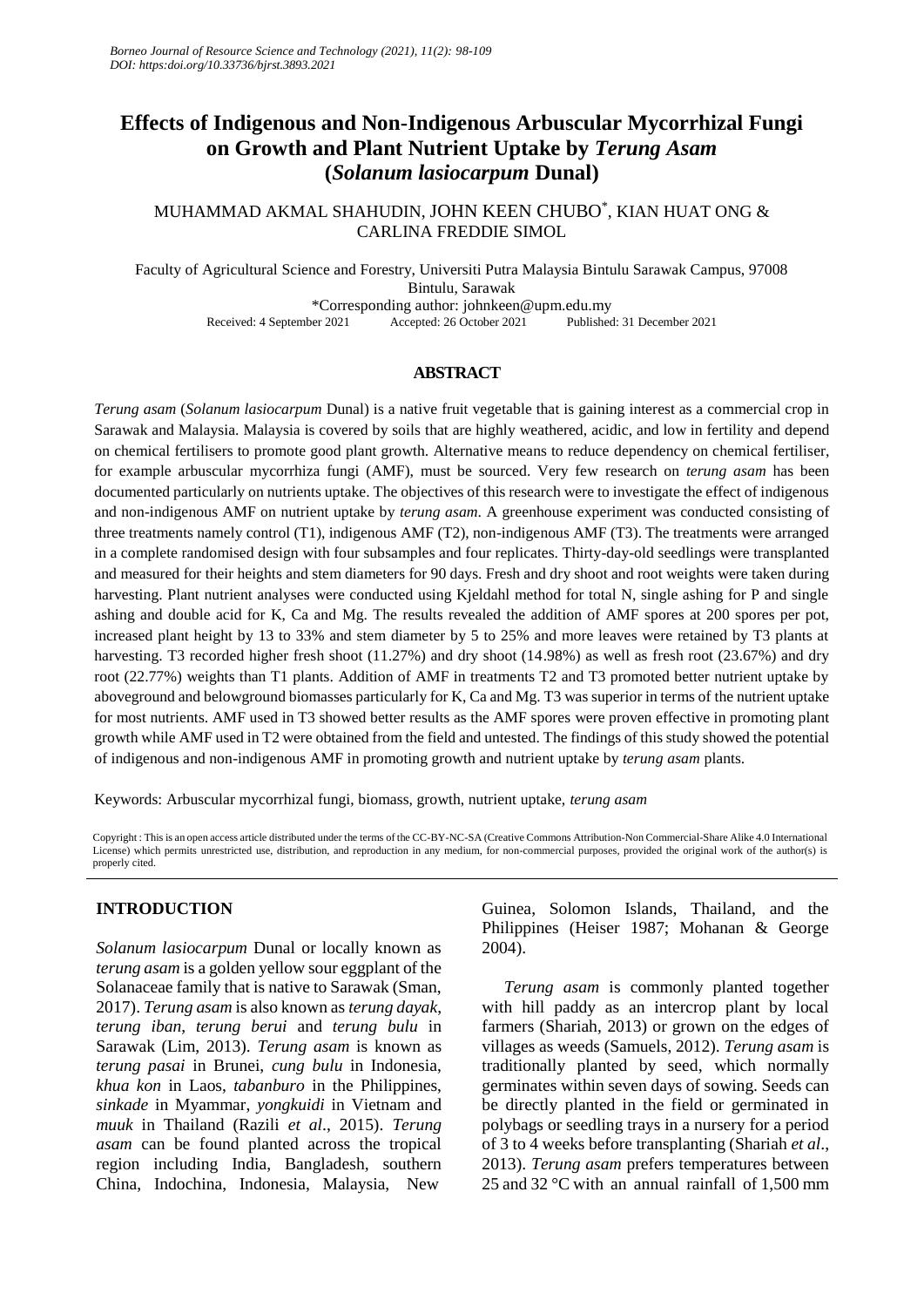to 2,000 mm and relative humidity of 80% and 50- 75% shade for growth. Shariah *et al*. (2013) documented that the best soil for planting *terung asam* will be mineral or loamy soil with proper drainage and pH ranging from 5.5 to 6.8. *Terung asam* prefers soil with high content of organic matter and is known for its water-loving characteristics especially during fruiting.

Agronomically, *terung asam* forms flowers around 120 days after transplanting while fruits can be harvested after 132 to 141 days of transplanting (Shariah *et al*., 2013). *Terung asam* production can reach between 16 and 20 tonnes per hectare. In 2017, the price of the fruit was recorded between RM6 and RM10 per kg depending on the size and quality. Based on this price range, a net profit of RM134,313 to RM 204,323 can be generated from a production of 16,000 to 23,000 fruits from each harvest cycle sold at RM10 per kg (Sman, 2017).

Malaysia is covered by Ultisols and Oxisols soils that are highly weathered, acidic, and low in fertility for crop production. These soil groups are commonly found in the tropics and contain low amounts of organic matter thus making them insufficient in promoting plant growth (Shamshuddin & Anda, 2012). The compost is normally applied to alleviate the infertility issue (Anda *et al*., 2010). Another approach is by applying mineral fertilisers, but this has increased the cost of crop production. Furthermore, the application of fertilisers more than the recommended limits is known to cause undesirable effects such as decreasing soil pH, soil pollution, reduction in beneficial microbial activity, and even soil compaction. Therefore, alternative means must be sourced to reduce total dependency on mineral fertilisers to improve growth.

Arbuscular mycorrhizal fungi (AMF) are one of the many organisms that abundantly found in the environment, colonising almost all land communities including 80% of all vascular plants (Smith & Read, 2010). These fungal symbionts are integral components of plant communities in both natural and agricultural ecosystems. Various authors have documented that associations between plant species and AMF are likely to increase the efficiency of fertiliser uptake and significantly enhance plant growth (height, leaf area, root volume, shoot, and root dry biomass) over uninoculated plants. Increased growth has been reported in various short-term and perennial crops inoculated with AMF. Some studies

conclude that indigenous consortia are more effective at promoting plant growth in different species (Trejo *et al*., 2011; Carreón-Abud *et al*., 2015). Jansa *et al*. (2009) explained that the contrasting results that determined the final plant performance could be related to the dominant effect of one or more isolates of the complex AMF community. Meanwhile, Reyes-Tena *et al*. (2015) highlighted that the differences in the ability of indigenous AMF in promoting growth probably relied on the origin and diversity of AMF species that make up the inoculum.

To our knowledge, no studies have been conducted or reported on the roles of AMF in promoting growth and nutrient uptake by *terung asam*. Therefore, the objective of this study was to investigate the growth performance and nutrient uptake by *terung asam* plants inoculated with indigenous and non-indigenous AMF.

### **MATERIALS & METHODS**

#### **Seed Preparation**

*Terung asam* were purchased from a local wet market (Pasar Utama Bintulu), and the seeds were cleaned and dried using paper towels before sowing. Seeds were sowed in potting trays filled with potting media and were allowed to germinate in a greenhouse. The seedlings were considered ready for transplanting when two fully developed leaves had been produced. Only seedlings with similar heights and sizes were selected for the experiment to reduce biases.

### **AMF Inocula and Soil**

The soil samples used in the isolation of indigenous AMF spores were sourced from the rhizospheres of trees growing in the disturbed man-made forest or known as the analogue forest (N 03°12'33.4", E 113°04'58.2"). The site was selected based on the abundance of AMF found during the preliminary research conducted on the site. In the preliminary research, three AMF genera were found namely *Glomus* spp., *Acaulospora* spp., and *Gigaspora* spp. Soil samples were taken from three random spots at a depth of 5 cm to 20 cm for AMF spore isolation. This depth was selected as most of the root matrix of tropical trees are available at this depth and the root matrix is related to the sporulation of AMF. The soil samples were taken to the laboratory and air-dried. As for the nonindigenous AMF, the source (RHIZAgold) was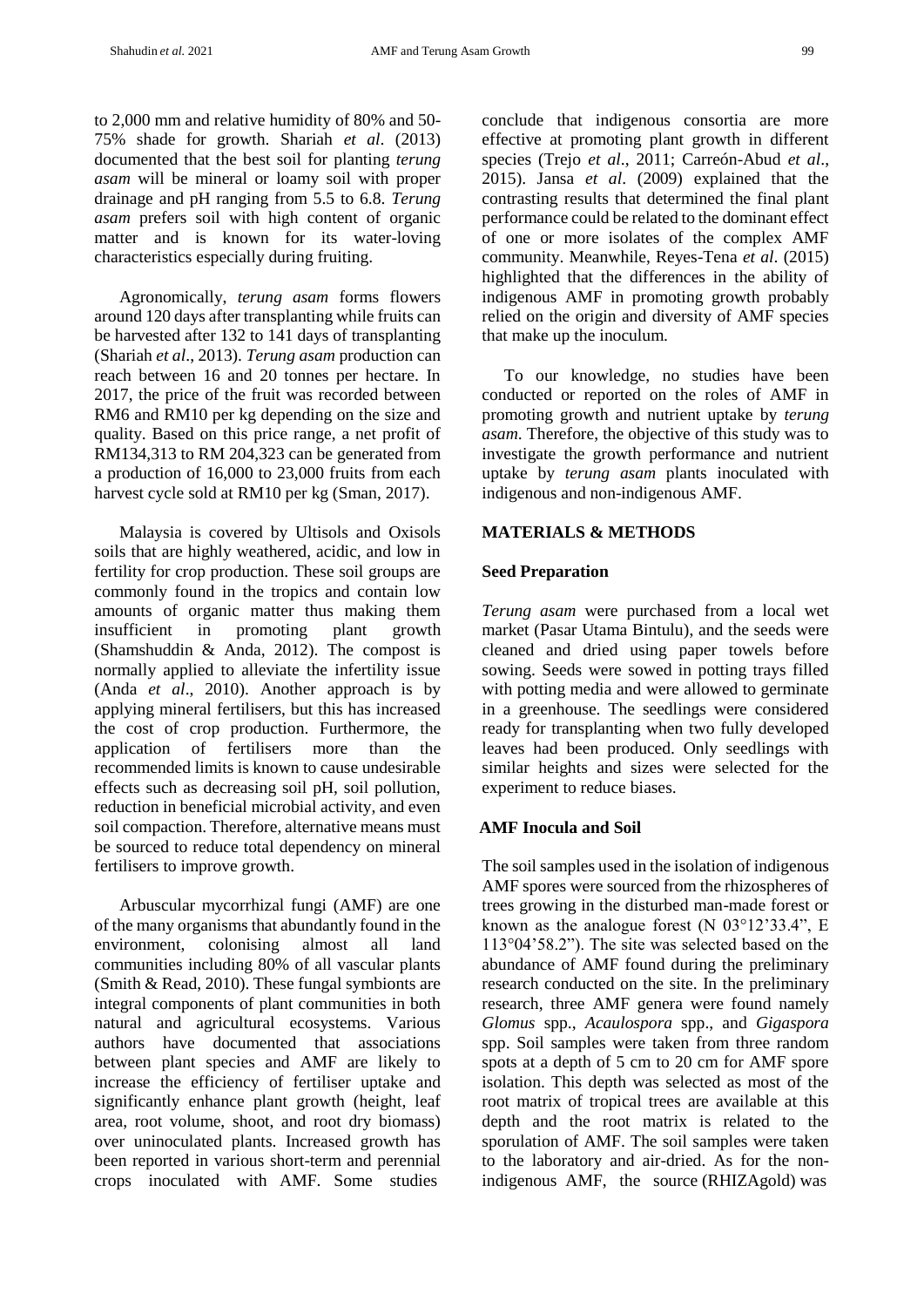#### **Table 1.** Concentration of nutrients in potting media prior to experiment

| <b>Nutrient Element</b>   | <b>Concentration</b> |  |  |
|---------------------------|----------------------|--|--|
| Total $N$ $(\%)$          | $0.17 + 0.01$        |  |  |
| Total $P(mg/kg)$          | $1,614.75 \pm 5.64$  |  |  |
| Available $P(mg/kg)$      | $74.59 \pm 3.34$     |  |  |
| Total K $(mg/kg)$         | $747.50 + 6.29$      |  |  |
| Exchangeable K $(mg/kg)$  | $16.95 \pm 0.87$     |  |  |
| Total Ca (mg/kg)          | $905.00 + 6.45$      |  |  |
| Exchangeable Ca (mg/kg)   | $36.70 \pm 5.05$     |  |  |
| Total Mg (mg/kg)          | $880.00 \pm 4.08$    |  |  |
| Exchangeable $Mg$ (mg/kg) | $17.92 \pm 0.69$     |  |  |



**Figure 1.** Leaf number of *Terung asam* plants recorded for a period of 90 days

purchased from a local agricultural product supplier shop in Bintulu, Sarawak. RHIZAgold is documented to contain a selected cocktail mixture of at least 12 AMF species in its preparation with an effective concentration of 250-300 spores per 10 g of product.

 Seedlings were ready for transplanting 30-days after germination. Approximately 200 AMF spores were added to each planting hole right before the seedling was planted to ensure that the AMF spores were in contact with the seedling root. Each pot (27) cm x 22 cm) was filled with soil of the Bekenu series (Table 1) obtained from an intensive agricultural site in the campus and adjusted to three-part subsoil and one-part sand before being planted with a single *terung asam* seedling. The first day for growth measurement was conducted on the first day after transplanting (DAT).

## **Plant Monitoring and Growth Parameters**

Watering is a critical factor that influences the plant growth. Each plant was provided with approximately 500 mL of water each day to maintain pot medium humidity at the optimum level to promote plant growth. Weeding activity was done routinely to get rid of weeds from growing inside the pot and minimise competition. Strict observation on plant growth, pest, and pathogen, as well as weed control, was conducted. Mechanical pest control method was adopted to avoid the usage of pesticide, weedicide, or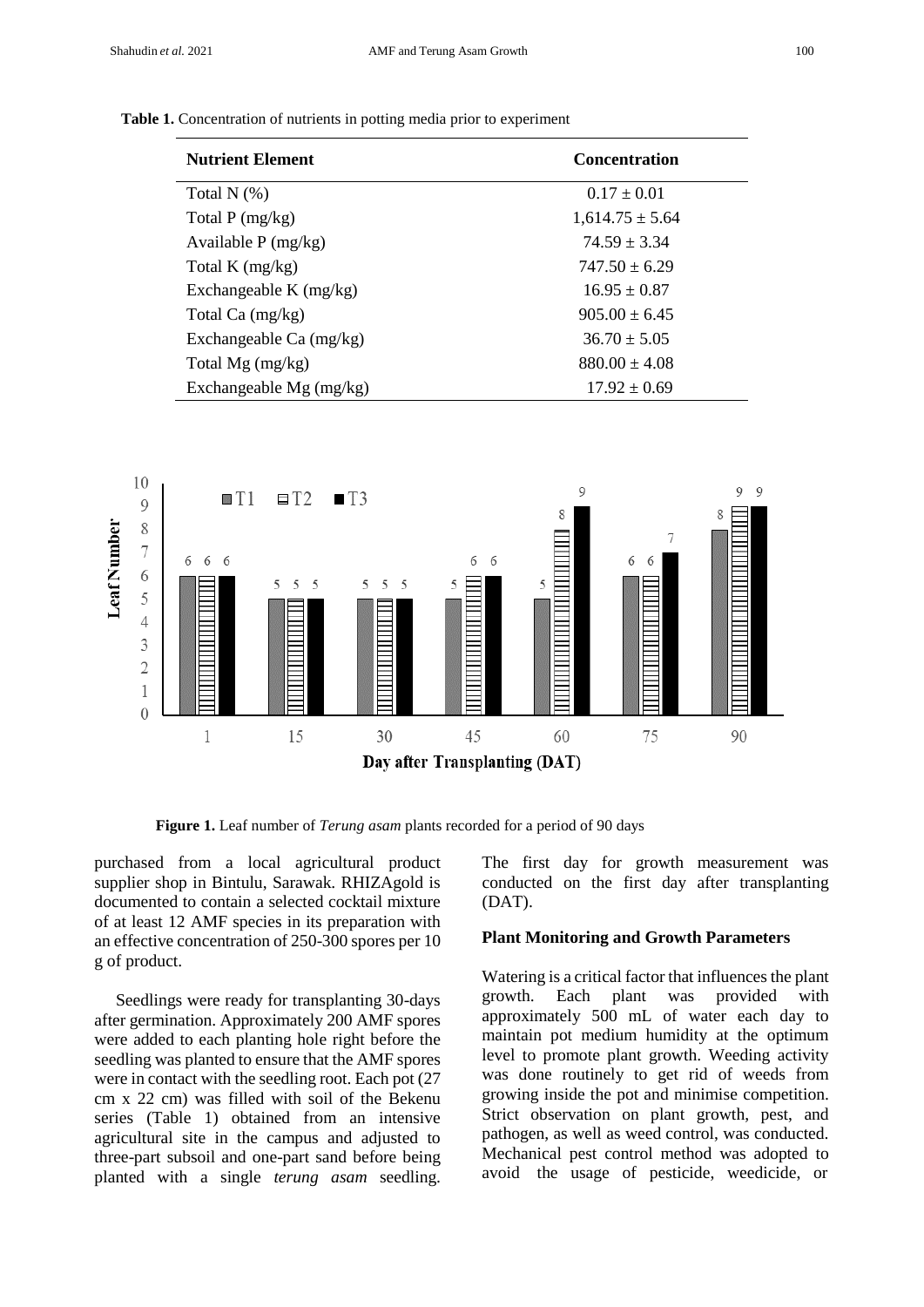herbicide that may harm the growth and development of *terung asam* plant and AMF.

 Plant data including total leaf number per plant and plant height were recorded and measured every three days while plant diameter and chlorophyll content were measured every 15 days. Leaf number was counted manually while the plant height was measured using a measuring tape. The plant height is considered as the vertical measurement made from the leaf tip to the ground under natural conditions while plant diameter was measured using a digital calliper meter (Mitutoyo 500) and made at the widest part of the internode above the cotyledons (Wang *et al*, 2015). Meanwhile, a chlorophyll meter (Minolta SPAD 502) was used to determine the chlorophyll content.

# **Plant Biomass**

Harvesting was conducted on 90 DAT. Plant biomass was separated into aboveground (plant parts above the cotyledon collar including leaves, stem, branches) and belowground biomass (all root parts below the cotyledon collar). Harvested roots were washed thoroughly using tap water to ensure that they were free from any soil debris. Each aboveground and belowground biomass sample was labeled and kept separately in a clear plastic bag and stored in a polystyrene box to retain moisture. Samples were brought to the laboratory and further cleaned then dried using tissue paper before being weighed to obtain the fresh weight using a benchtop balance (A&D EK6100i). The aboveground and belowground biomass were separately inserted into paper envelopes (33 cm x 24 cm) and dried continuously in an oven (Memmert UFB500) at 70 °C until a constant weight was achieved.

# **Plant Nutrient Content**

Plant nutrient analyses were conducted to determine the content of N, P, K, Ca, and Mg of aboveground and belowground biomass. The dried sample was shredded into smaller sizes before the extraction. The Kjeldahl method (Bremner, 1965; Tan, 2005) was used to determine the total N content while the single dry ashing method (Cottenie, 1980) was adopted to extract total P, K, Ca, and Mg. Total P was determined using the UV-Vis spectrophotometer (Perkin Elmer Lambda 25) at 882 nm wavelength (Murphy & Riley, 1962)

while total K, Ca and Mg were determined using the Atomic Absorption Spectrophotometer (AAS, Perkin Elmer AAnalyst 800). The nutrient uptake was determined for the two biomasses by multiplying the plant nutrient concentrations with the respective dry weights (Thangasamy & Chavan, 2017).

# **Experimental Design and Statistical Analysis**

The study consisted of three treatments (control, indigenous AMF, and non-indigenous AMF) and each treatment consisted of four subsamples which were replicated four times. Analysis of variance (ANOVA) was used to test the treatment effects. The means were compared using the Duncan's Multiple Range Test (DMRT) at p≤0.05. The statistical analysis was conducted using the Statistical Analysis Software (SAS) Version 9.3. The correlation analysis was also included to see the relationship between plant roots and height growth.

# **RESULTS**

# **Height Growth**

Table 2 shows that for the first five measurements conducted, no significant difference was observed for *terung asam* supplied with additional AMF (T2, T3) or the control (T1). Significant differences in height growth began to show after 15 DAT. From 15 to 27 DAT, height growth of plants inoculated with non-indigenous AMF (T3) was found to be significantly different from the control (T1) and those added with indigenous AMF from the disturbed man-made forest (T2). From 30 to 45 DAT, T2 and T3 further showed their dominance over T1. This pattern was continuously observed in the following three measurements (48 to 54 DAT) where T1 were found to be significantly inferior to T2 and T3 which among themselves were not significantly different in terms of height growth. As measurements continued from 57 to 81 DAT, T3 further showed their superiority in height growth by being significantly taller than T1 and T2. T1 gave the lowest height growth among the three treatments. For the last three days of height measurement, T3 showed dominance in height growth over T1. *Terung asam* plants provided with additional indigenous and non-indigenous AMF exhibited 13% to 33% higher height growth than the control plants.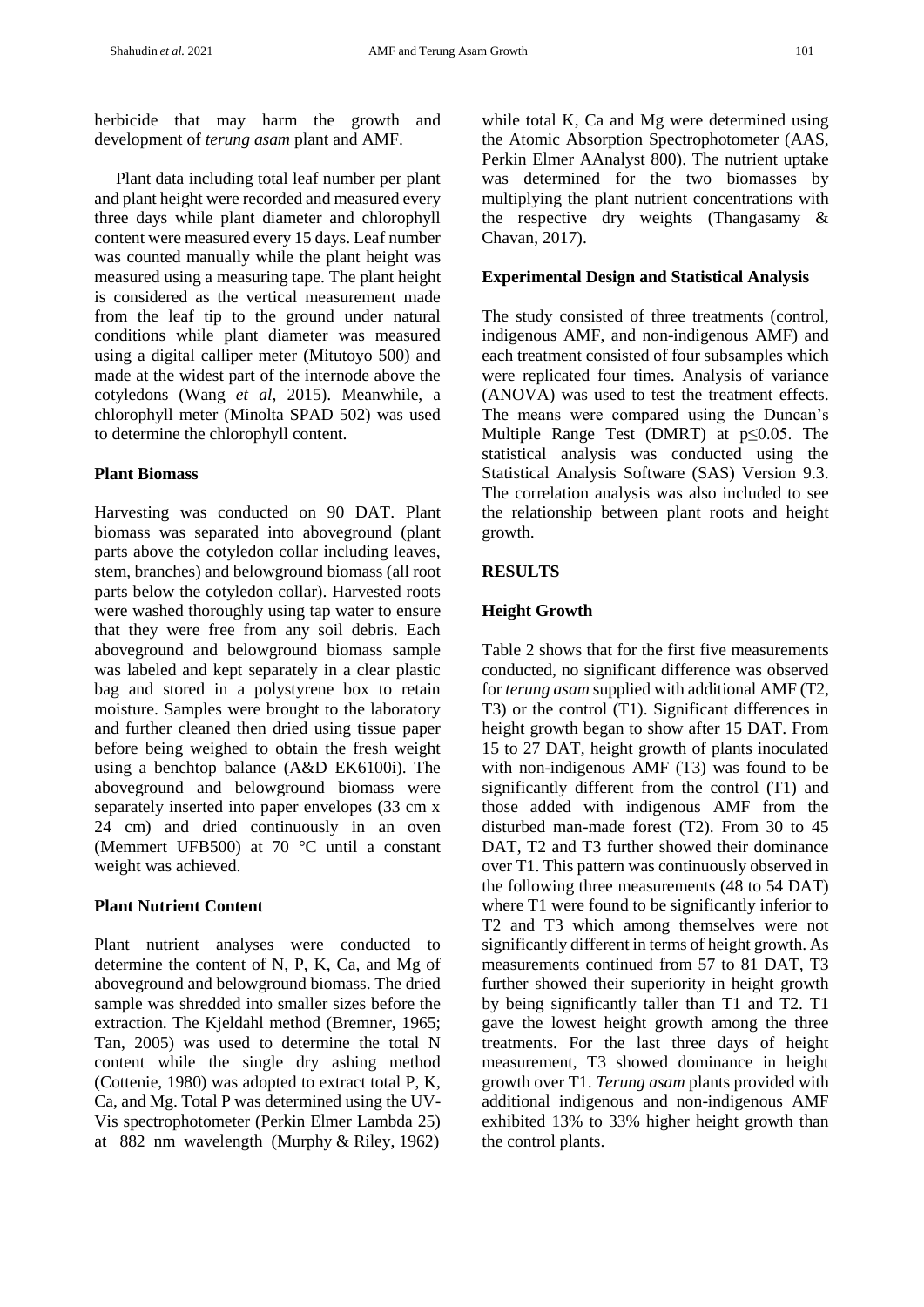|                |                          | Height growth (cm) by treatment |                    |  |  |
|----------------|--------------------------|---------------------------------|--------------------|--|--|
| <b>DAT</b>     | <b>T1</b>                | T2                              | <b>T4</b>          |  |  |
| $\mathbf{1}$   | $1.99^a \pm 0.07$        | $2.09^a \pm 0.07$               | $1.99^a \pm 0.12$  |  |  |
| $\mathfrak{Z}$ | $2.41^a \pm 0.09$        | $2.56^a \pm 0.06$               | $2.38^a \pm 0.08$  |  |  |
| $\sqrt{6}$     | $2.73^a \pm 0.09$        | $2.89^a \pm 0.07$               | $2.70^a \pm 0.14$  |  |  |
| 9              | $3.19^a \pm 0.07$        | $3.31^a \pm 0.11$               | $3.29^a \pm 0.18$  |  |  |
| 12             | $4.01^a \pm 0.16$        | $4.01^a \pm 0.15$               | $4.45^a \pm 0.16$  |  |  |
| 15             | $4.48^b \pm 0.16$        | $4.36^b \pm 0.14$               | $5.04^a \pm 0.15$  |  |  |
| 18             | $5.03^b \pm 0.17$        | $4.82^b \pm 0.16$               | $5.83^a \pm 0.14$  |  |  |
| 21             | $5.85^{\circ} \pm 0.18$  | $5.76^{bc} \pm 0.21$            | $6.94^a \pm 0.23$  |  |  |
| 24             | $6.84^b \pm 0.20$        | $7.01^b \pm 0.29$               | $8.23^a \pm 0.51$  |  |  |
| 27             | $7.91^b \pm 0.26$        | $8.19^b \pm 0.39$               | $9.46^a \pm 0.69$  |  |  |
| 30             | $9.46^b \pm 0.38$        | $10.38^{ab} \pm 0.59$           | $11.38^a \pm 0.85$ |  |  |
| 33             | $11.36^a \pm 0.49$       | $12.29^a \pm 0.64$              | $13.33^a \pm 0.85$ |  |  |
| 36             | $13.19^b \pm 0.56$       | $14.34^{ab} \pm 0.81$           | $16.00^a \pm 1.17$ |  |  |
| 39             | $15.09^{\circ} \pm 0.62$ | $17.22^{bc} \pm 0.78$           | $19.85^a \pm 0.93$ |  |  |
| 42             | $16.83^b \pm 0.75$       | $19.29^{ab} \pm 0.99$           | $21.88^a \pm 1.08$ |  |  |
| 45             | $18.78^b \pm 0.85$       | $21.61^{ab} \pm 1.06$           | $24.41^a \pm 1.35$ |  |  |
| 48             | $20.65^b \pm 1.04$       | $24.38^a \pm 1.21$              | $27.38^a \pm 1.43$ |  |  |
| 51             | $22.41^b \pm 1.05$       | $26.94^a \pm 1.18$              | $29.56^a \pm 1.85$ |  |  |
| 54             | $24.24^b \pm 1.26$       | $29.29^a \pm 1.26$              | $31.73^a \pm 2.04$ |  |  |
| 57             | $25.38^{\circ} \pm 1.26$ | $31.13^b \pm 1.41$              | $35.63^a \pm 1.82$ |  |  |
| 60             | $27.00^{\circ} \pm 1.32$ | $33.63^b \pm 1.67$              | $39.75^a \pm 1.73$ |  |  |
| 63             | $28.88^c \pm 1.35$       | $35.44^b \pm 1.73$              | $41.00^a \pm 1.54$ |  |  |
| 66             | $30.47^{\circ}$ ± 1.38   | $37.31^b \pm 1.88$              | $43.75^a \pm 1.69$ |  |  |
| 72             | $32.14^{\circ} \pm 1.58$ | $39.19^b \pm 1.93$              | $46.00^a \pm 1.81$ |  |  |
| 75             | $34.56^{\circ} \pm 1.74$ | $41.19^b \pm 1.93$              | $48.25^a \pm 1.88$ |  |  |
| 78             | $36.81^c \pm 1.81$       | $42.94^b \pm 1.95$              | $49.25^a \pm 1.71$ |  |  |
| 81             | $38.31^{\circ} \pm 1.69$ | $44.50^b \pm 1.91$              | $50.88^a \pm 1.78$ |  |  |
| 84             | $42.88^b \pm 1.98$       | $48.13^{ab} \pm 1.90$           | $53.43^a \pm 2.49$ |  |  |
| 87             | $43.62^b \pm 2.13$       | $50.69^{ab} \pm 2.43$           | $54.33^a \pm 3.14$ |  |  |
| 90             | $47.31^b \pm 2.07$       | $51.60^{ab} \pm 2.21$           | $56.00^a \pm 3.02$ |  |  |

**Table 2.** Mean heights of *terung asam* plants as affected by treatments measured at three days interval for a period of 90 days

Note: Different letters within a row indicate a significant difference between means ± standard error using DMRT at  $p \le 0.05$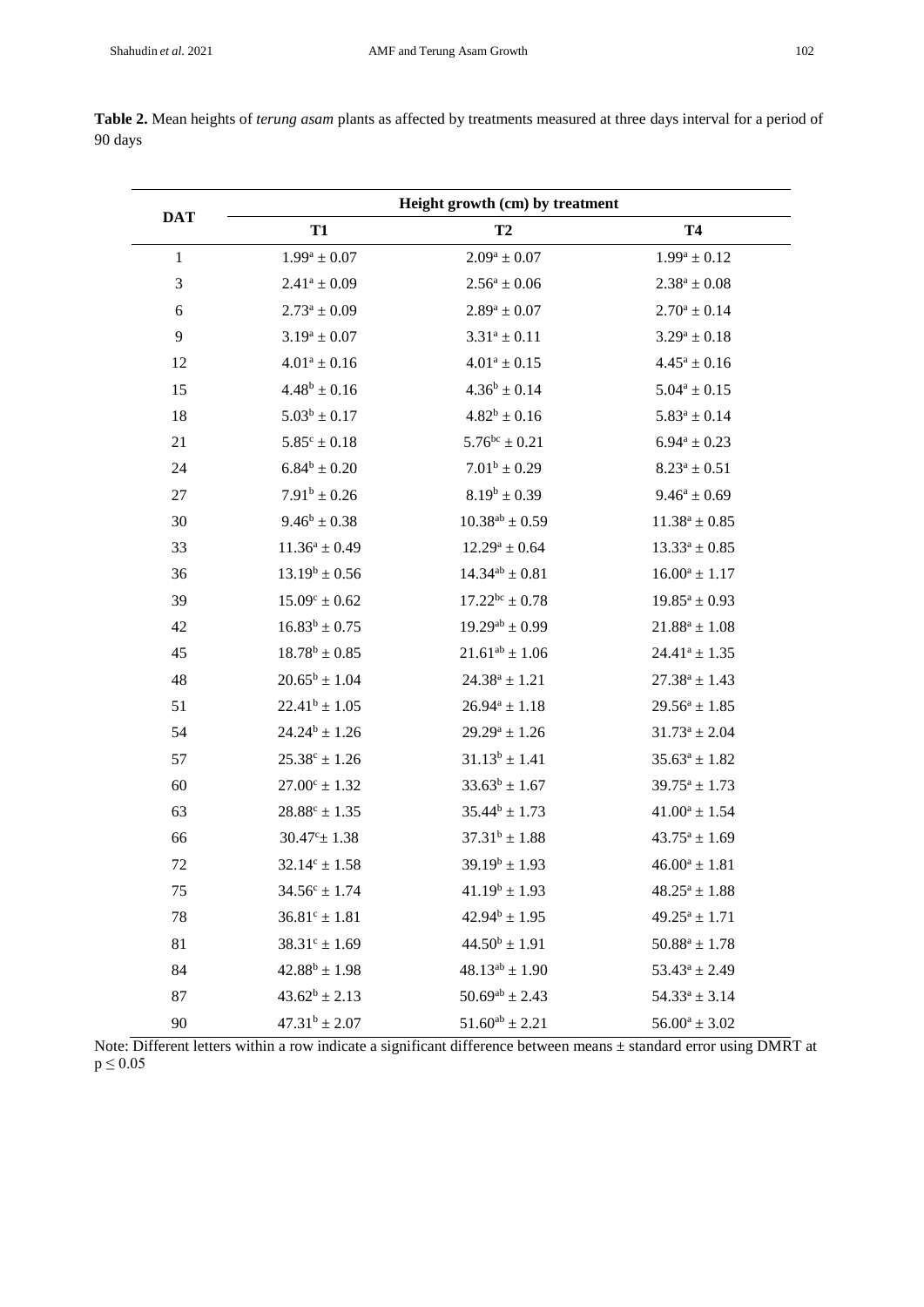| <b>DAT</b> | Diameter growth (mm) by treatment |                    |                    |  |
|------------|-----------------------------------|--------------------|--------------------|--|
|            | T1                                | <b>T3</b>          | Т4                 |  |
|            | $3.32^a \pm 0.08$                 | $3.40^a \pm 0.15$  | $3.69^a \pm 0.05$  |  |
| 15         | $4.79^b \pm 0.03$                 | $4.91^a \pm 0.14$  | $5.56^a \pm 0.06$  |  |
| 30         | $6.57^b \pm 0.12$                 | $6.32^b \pm 0.11$  | $7.16^a \pm 0.14$  |  |
| 45         | $7.67^b \pm 0.22$                 | $7.74^b \pm 0.17$  | $8.91^a \pm 0.23$  |  |
| 60         | $8.44^b \pm 0.15$                 | $8.91^b \pm 0.27$  | $10.20^a \pm 0.28$ |  |
| 75         | $9.00^{\circ} \pm 0.09$           | $9.84^b \pm 0.22$  | $11.55^a \pm 0.35$ |  |
| 90         | $9.55^d \pm 0.08$                 | $10.62^b \pm 0.13$ | $12.75^a \pm 0.16$ |  |

**Table 3.** Diameter of *terung asam* plants as affected by treatments measured at an interval of 15 days for a period of 90 days

Note: Different letters within a row indicate a significant difference between means ± standard error using DMRT at  $p \leq 0.05$ 

**Table 4.** Fresh shoot and root weights and flowering phase affected by AMF as observed in *terung asam* plants

| <b>Parameter</b>  | <b>Treatment</b>         |                    |                    |
|-------------------|--------------------------|--------------------|--------------------|
|                   | T1                       | T <sub>2</sub>     | T3                 |
| Fresh shoot $(g)$ | $83.32^{\circ} \pm 0.33$ | $92.40^b \pm 0.15$ | $93.90^a \pm 0.42$ |
| Dry shoot $(g)$   | $10.95^b \pm 0.22$       | $12.47^a \pm 0.19$ | $12.88^a \pm 0.17$ |
| Fresh root $(g)$  | $45.80^b \pm 0.44$       | $59.58^a \pm 0.18$ | $60.00^a \pm 0.26$ |
| Dry root $(g)$    | $10.24^b \pm 0.16$       | $13.42^a \pm 0.23$ | $13.26^a \pm 0.25$ |
| Flowering         | Yes                      | Yes                | Yes                |

Note: Different letters within a row indicate a significant difference between means ± standard error using DMRT at  $p \leq 0.05$ 

**Table 5.** Nutrient uptake by aboveground biomass recorded at the end of the experiment

| <b>Element</b>  | Nutrient uptake by above ground biomass |                      |                    |
|-----------------|-----------------------------------------|----------------------|--------------------|
|                 | T1                                      | T2                   | T3                 |
| $N$ (mg/plant)  | $48.50^a \pm 0.61$                      | $57.96^a \pm 4.55$   | $48.00^a \pm 3.51$ |
| $P$ (mg/plant)  | $23.06^a \pm 4.90$                      | $19.64^a \pm 1.08$   | $25.09^a \pm 0.18$ |
| $K$ (mg/plant)  | $3.59^b \pm 3.65$                       | $8.27^a \pm 0.27$    | $8.80^a \pm 0.29$  |
| $Ca$ (mg/plant) | $6.61^{\circ} \pm 0.33$                 | $16.81^{b} \pm 0.90$ | $21.13^a \pm 0.91$ |
| $Mg$ (mg/plant) | $4.08^b \pm 0.25$                       | $6.31^a \pm 0.11$    | $6.67^a \pm 0.20$  |

Note: Different letters within a row indicate significant difference between means ± standard error using DMRT at  $p \leq 0.05$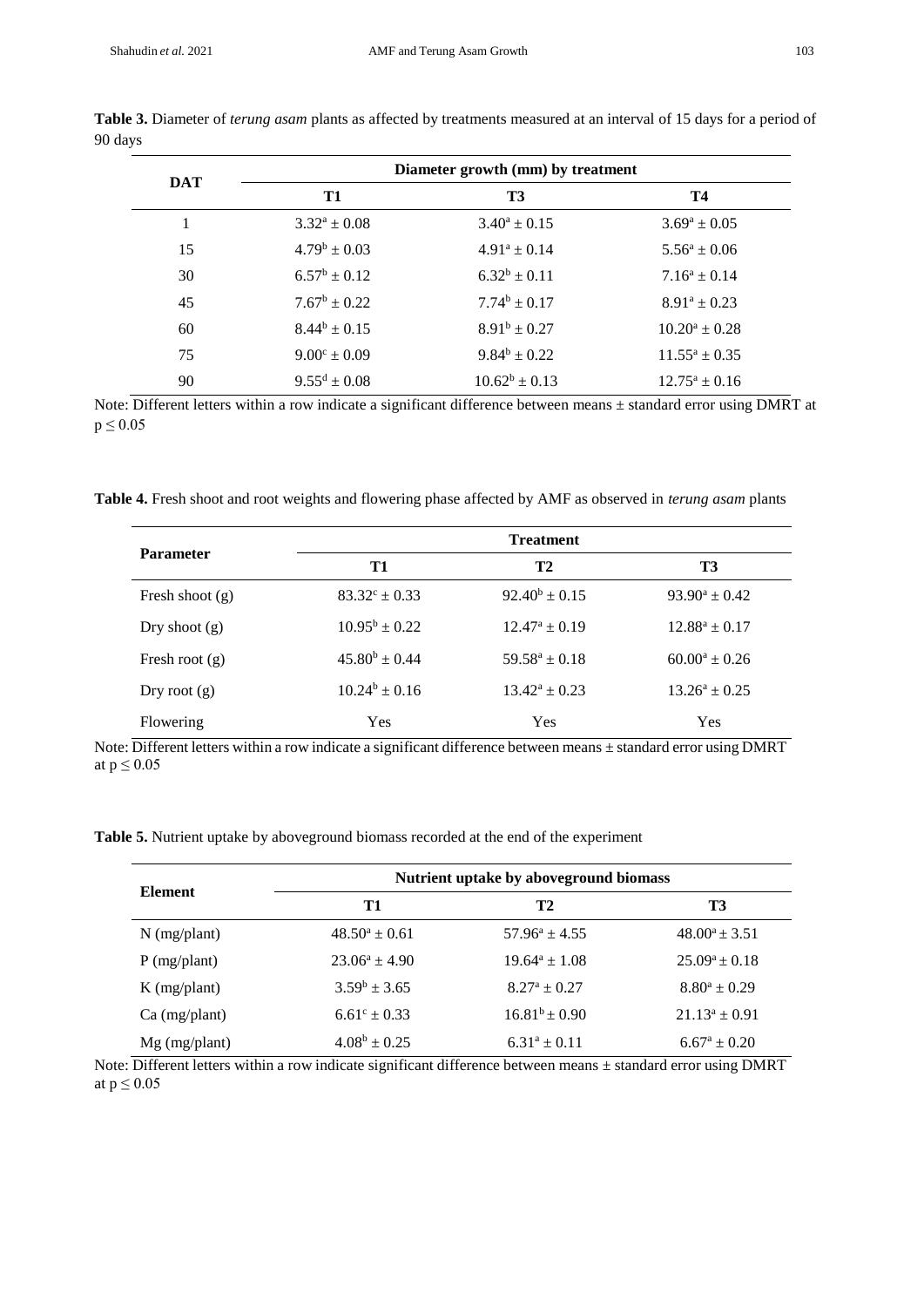| <b>Element</b>  | Nutrient uptake by below ground biomass |                    |                         |  |
|-----------------|-----------------------------------------|--------------------|-------------------------|--|
|                 | T1                                      | T2                 | T3                      |  |
| $N$ (mg/plant)  | $2.72^b \pm 0.28$                       | $7.59^a \pm 1.02$  | $5.50^a \pm 0.65$       |  |
| $P$ (mg/plant)  | $11.65^a \pm 0.72$                      | $15.30^a \pm 0.40$ | $16.88^a \pm 2.70$      |  |
| $K$ (mg/plant)  | $3.50^{\circ} \pm 0.37$                 | $9.16^b \pm 0.21$  | $10.41^a \pm 0.55$      |  |
| $Ca$ (mg/plant) | $6.26^{\circ} \pm 0.46$                 | $17.17^b \pm 0.99$ | $22.24^a \pm 0.59$      |  |
| $Mg$ (mg/plant) | $3.84^{\circ} \pm 0.27$                 | $6.86^b \pm 0.09$  | $7.37^{\rm a} \pm 0.16$ |  |

**Table 6.** Nutrient uptake by belowground biomass recorded at the end of the experiment

Note: Different letters within a row indicate significant difference between means  $\pm$  standard error using DMRT at  $p \leq 0.05$ 

#### **Diameter growth**

Table 3 shows the growth of stem diameter for 90 days. *Terung asam* plants added with nonindigenous AMF (T3) showed better diameter growth than the control plants (T1) as early as 15 DAT. All plants with added AMF (T2 and T3) were not significantly different from one another during this period. *Terung asam* in T1 showed lower diameter growth than plants supplied with indigenous and non-indigenous AMF. T3 showed higher diameter growth than the other two treatments after 30 DAT and this pattern continued until the end of the experiment. T3 continuously showed dominance over T1 and T2, with T1 always showing inferiority in terms of diameter growth. All diameter growth became significantly different at 75 DAT whereby plants inoculated with AMF became more prominent than the control plants. Plants inoculated with indigenous or nonindigenous AMF showed better diameter growth by 5% up to 25% than the control plants.

## **Plant biomass and leaf number**

Table 4 displays the mean fresh root weight, mean fresh shoot weight and the ability of the plant under each treatment to reach the flowering stage. The fresh weights for the treatments varied from 83.32 g to 93.90 g for the shoots and 45.80 g to 60.00 g for the roots. Meanwhile, the dry weights of plants for the treatments ranged from 10.95 g to 12.88 g for the shoots and 10.24 g to 13.26 g for the roots. Generally, higher fresh and dry shoot and root weights were observed for plants with indigenous and non-indigenous AMF than the control plants (T1). A difference of up to 11.27% for fresh shoot weight and 14.98% for dry shoot weight were

observed between plants with non-indigenous AMF (T3) and the control plants (T1). Plants inoculated with additional AMF (T2 and T3) recorded heavier shoot and root weights than the control plants (T1). Similarly, plants with nonindigenous AMF (T3) recorded higher fresh root weight with a difference of 23.67% than T1 while 22.77% was documented for dry root weight for the same treatment. All plants began to flower at 90 DAT.

Leaf numbers in all treatments began to show some significant differences after 45 DAT (Figure 1). *Terung asam* plants treated with indigenous AMF (T2) and with non-indigenous AMF (T3) were found to have more leaves (nine leaves) compared to plants without additional AMF (T1). *Terung asam* plants provided with additional nonindigenous AMF (T3) were found better in retaining their leaves than other treatments.

# **Plant nutrient uptake**

The nutrient uptake by the plant based on the aboveground biomass for the treatments was significantly different for all treatments except for total N and P (Table 5). T2 and T3 treated plants showed significantly higher nutrient values compared to T1 for total K, Ca, and Mg. The total K uptake was 3.59 mg/plant, 8.27 mg/plant in T1 and 8.80 mg/plant in T3, respectively. As for total Ca, all treatments showed significant differences for nutrient uptake with T3 plants showing the highest uptake (21.13 mg/plant) followed by T2 (16.0 mg/plant) and T1 with the lowest (6.61 mg/plant) uptake value. Meanwhile, total Mg values were recorded between 4.08 mg/pot in T1 and 6.67 mg/plant in T3 with values recorded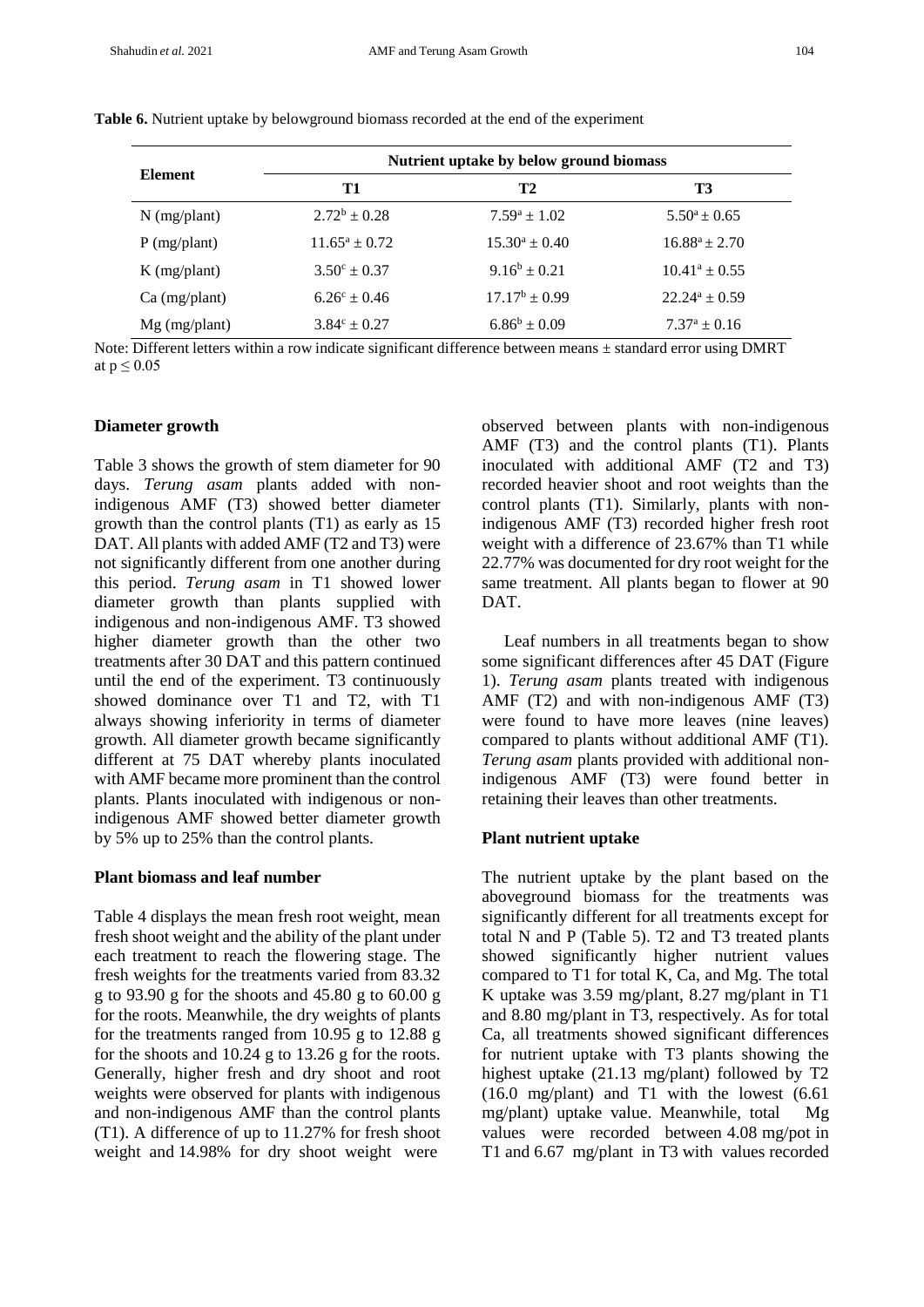for T2 and T3 not significantly different.

 As for nutrient uptake by belowground biomass (Table 6), T2 recorded significantly higher uptake (7.59 mg/plant) for total N than the rest of the treatments with values ranging from 2.72 mg/plant in T1 to 7.59 mg/plant in T3. Only T2 plants (23.52 mg/plant) showed better uptake than T1 plants (11.65%) for total P. As for total K, Ca and Mg uptakes, all treatments were superior to T1 which exhibited lower uptakes for all three elements. The values for nutrient uptake ranged from 3.50 mg/plant  $(T1)$  to 10.41 mg/plant  $(T3)$  for total K, 6.26 mg/plant (T1) to 22.24 mg/plant (T3) for total Ca, and 3.84 mg/plant  $(T1)$  to 7.37 mg/plant  $(T3)$ for total Mg.

 The addition of AMF spores in treatments T2 and T3 promoted better nutrient uptake in both aboveground and belowground plant biomass especially for nutrients such as K, Ca, and Mg than T1. As for aboveground biomass, treatment T3 was found to be superior to other treatments in terms of nutrient uptake for most nutrient elements. Nutrient uptakes by T3 aboveground biomass as compared to other treatments were greater by 28.29% to 59.20% for K, 20.44% to 68.71% for Ca, and 10.49% to 38.83% for Mg. On the other hand, comparison with other treatments observed that nutrients uptake by T3 for belowground biomass were higher by 12.00% to 66.38% for K, 22.62% to 71.31% for Ca, and 6.92% to 47.90% for Mg.

# **DISCUSSION**

Significant differences were observed in the physical growth (height and stem diameter) of *terung asam*. Generally, *terung asam* plants with additional AMF showed better height growth than the control. *Terung asam* treated with the indigenous and non-indigenous AMF grew 13% to 33% higher than plants without any additional AMF provided. Meanwhile, plants inoculated with indigenous and non-indigenous AMF showed better diameter growth by 5% up to 25% than plants without any addition of AMF. Song (2017) noted the importance of strong root growth in ensuring proper growth and development of the shoot as the root system connects the soil and plant shoot with regards to material exchange between the two. *Terung asam* plants treated with nonindigenous AMF showed superior diameter growth as well as the overall aboveground biomass. Sun *et al.* (2019) documented that stem diameter is responsible to supply developing leaves with resources for growth besides its role in dictating the flow of photosynthates from the mature leaves to other parts of the plants. It is believed that the higher aboveground biomass shown by *terung asam* plants in T3 may be closely related to the better stem diameter growth of the plant as predicted by Paul *et al*. (2016).

The findings of this research agree with the report by Eo & Eom (2009) on some vegetable plants and Lu & Wu (2017) on white clover (*Trifolium repens*) where plants inoculated with AMF showed higher biomass increment. Hoeksema *et al*. (2010) reported that plants colonised by AMF grew larger than those without AMF. A similar conclusion was documented by Ortas (2010) where cucumber plants inoculated with AMF resulted in better plant growth. Better growth observed in AMF plants may be an indication that AMF inoculated plants, through the development of extraradical hyphae, can absorb more water and nutrients from the soil (Chen *et al*., 2016). Cagras *et al*. (2000) also reported that mycorrhizal inoculation significantly increased the fresh and dry weight of leaf and shoot, and root biomass of cucumber plants.

In the present study, the nutrient analysis conducted on the potting media (Table 1) before the experiment concluded that the soil was nutrient deficient with low available P, very low exchangeable K and exchangeable Ca, and low exchangeable Mg, which are characteristics of the Bekenu Series. Teste *et al*. (2016) noted deficiency in soil P can cause plants to have low biomass increment of extraradical hyphae in the acquisition of P despite a high AMF root colonisation thus affecting the overall plant growth in *Lycopersicon esculentum* (tomato).

Therefore, it was suggested that AMF inoculation and fertilisation are necessary to achieve sufficient growth in areas where nutrient availability is limited. Schreiner (2007) noted that grapevines, which are highly dependent on AMF to acquire P and other nutrients when planted in Pdeficient soils, become less dependent when grown in fertile soils. Subhashini (2016) on the other hand reported a significant increase in plant biomass of *Nicotiana tabacum* L. when NPK fertilisers and AMF were added to plants planted in a soil with poor nutrients availability.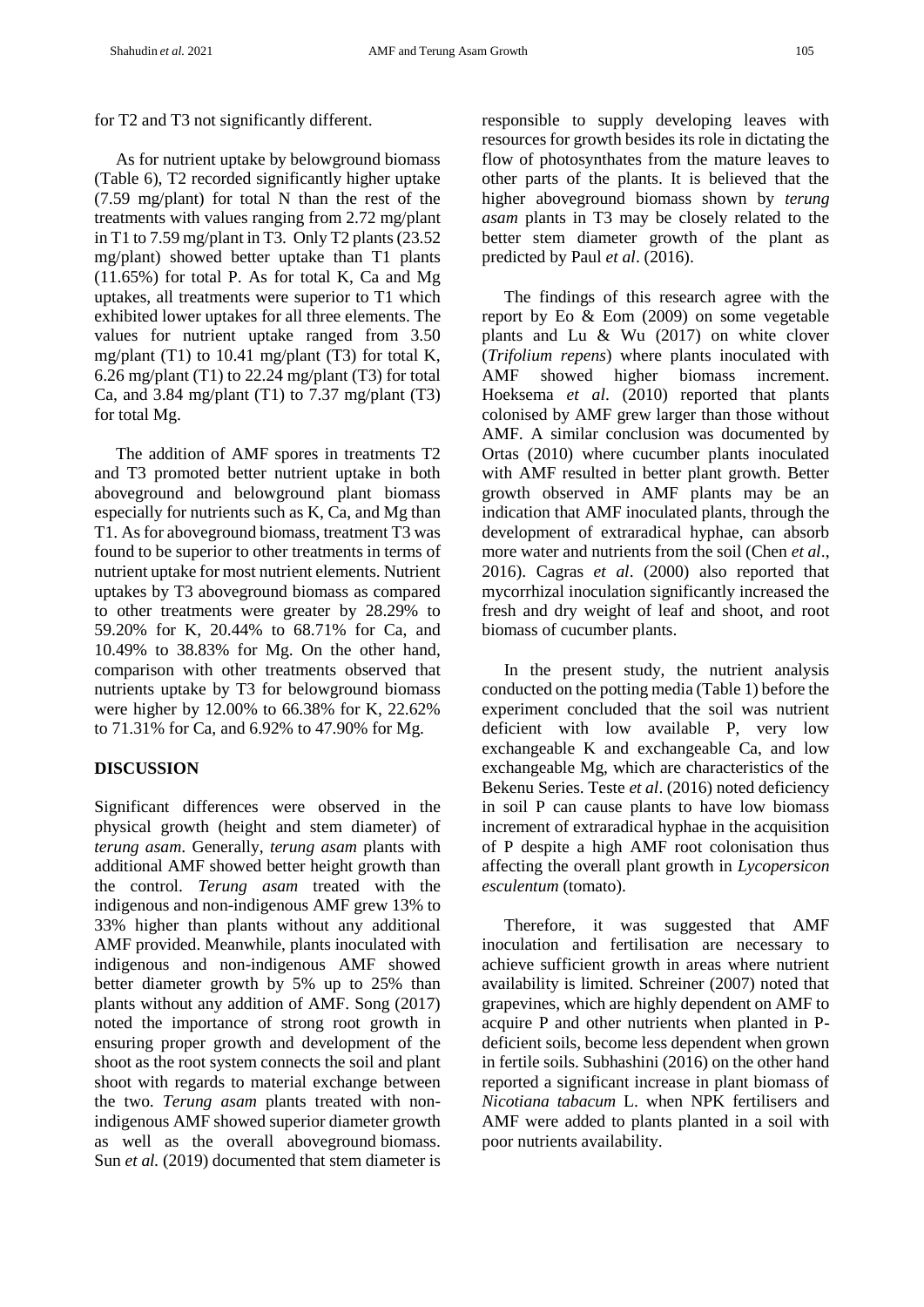The symbiotic relationship between host plants and AMF is complex. The taxa of the AMF used in the present study were not of the same origin but a mixture of different AMF species. In the present study, although the indigenous mycorrhiza applied in T2 was sourced from a disturbed forest, the diversity of mycorrhiza may still be kept intact and high as the site was planted with perennial tree species with no further disturbance after the establishment until present. *Terung asam* plants inoculated with non-indigenous AMF were found to show better growth than plants inoculated with indigenous AMF for both height and diameter growth. AMF inoculation has been reported to promote plant growth, but it is not always the case. Some isolates of AMF have been reported to decrease the biomass of host plants (Smith & Read, 2010). AMF symbiosis could have been found to differ according to the genotypes involved, the host plants as well as the combination of AMF (Munkvold *et al*., 2004).

 There have been various reports regarding the effectiveness of indigenous and non-indigenous AMF in promoting the growth of host plants. Pellegrino *et al*. (2011) noted that indigenous AMF inoculum was more effective than exotic fungal isolate in improving growth and nutrient absorption by *Trifolium alexandrinum*. Ziane *et al*. (2017) reported that indigenous fungal isolates and commercial AMF inoculum failed to give any significant difference in stimulating the growth of tomatoes. Similarly, Ortas & Ustuner (2014) documented that inoculation with an indigenous and commercial inoculum of AMF gave the same effect on *Citrus aurantium* with native spores having the same effect as a commercial inoculum. Meanwhile, Schreiner (2007) concluded that indigenous AMF is not necessarily better in promoting growth and nutrient absorption which is aligned with the findings of this research.

 According to Meyer (2004), AMF may significantly improve the growth of host plants during the early stage of plant establishment but van der Heijden *et al.* (2002) highlighted the influence of host plants and environmental conditions in controlling the efficiency of AMF. Environmental factors that can influence AMF colonisation include soil conditions such as the nutritional (Nouri *et al*., 2014) and physical characteristics of soil (Posada *et al*., 2008). Goss *et al*. (2017) highlighted the impact of past cultural or management practices in influencing mycorrhizal colonisation. Thus, the source of indigenous AMF

applied may have influenced the effectiveness of AMF in promoting the growth of T2 plants.

 Liu *et al*. (2002) documented the ability of AMF in increasing K, Ca, and Mg uptake in soil when the concentration of soil P is low. Similarly, Cruz *et al*. (2017) noted that AMF inoculation will increase the uptake of K, Ca, and Mg besides P and N content. According to Liu *et al*. (2002), lower K, Ca and Mg may be due to the improvement in the exploitation of soil by the AMF either through the increment of the absorption area by the hyphae or shortening of the travel distance required by nutrients to reach the roots. Kothari *et al*. (1990) reported that AMF relationships could increase K, Ca, and Mg uptake by increasing water uptake by speeding up the mass flow of nutrients in the soil to reach the root system.

 It was also noted that the effects of AMF on plants can be influenced by factors such as soil conditions and AMF inoculum. The amount of P in the potting medium used in the study was not controlled as the soil was collected from an agricultural field. The source of AMF inoculum added to T2 was from a disturbed forest thus the possibilities that environmental conditions, such as variation in soil P, may have influenced the diversity of AMF taxa causing differences in response by the host plants (Eo & Eom, 2009). Goss *et al*. (2017) also highlighted the impact of past cultural practices that can influence mycorrhizal colonisation.

# **CONCLUSION**

*Terung asam* plants treated with indigenous (T2) and non-indigenous (T3) AMF spores showed better growth performance than the control plants (T1). Incorporation of AMF in modern agricultural practice is important especially in practicing good and healthy farming. It should be encouraged and exploited to reduce further dependency on chemical fertilisers that can cause detrimental effects on the environment besides the annual rise in fertiliser prices. Search for local sources or indigenous AMF inoculum especially those with host specificity is of high importance as it can further help in reducing crop production costs. Exploration and testing of indigenous AMF inoculum such as the one used in T2 are very much recommended. Future research should explore more indigenous AMF and study the contribution of other microorganisms that complement AMF in enhancing nutrient availability in soil and uptake.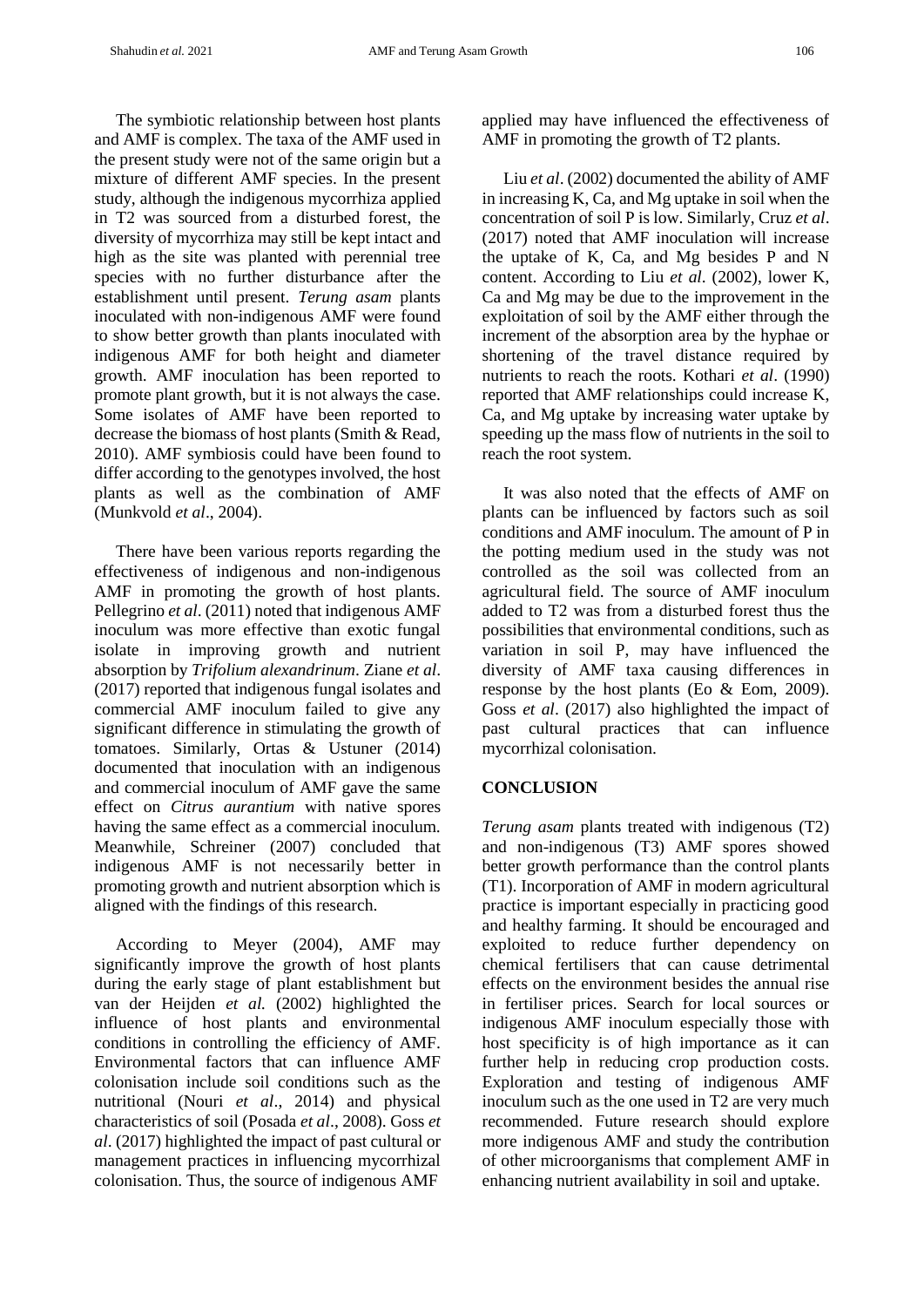We would like to thank Universiti Putra Malaysia Bintulu Sarawak Campus for the permission to use its facilities to conduct this research. We would also like to acknowledge that this research was financially supported by the Fundamental Research Grant Scheme (FRGS/2/2013/SG03/UPM/02/3) of the Ministry of Higher Education Malaysia.

### **REFERENCES**

- Anda, M., Shamshuddin, J., Fauziah, C. I. & Syed Omar, S. R. (2010). Increasing the organic matter content of an Oxisol using rice husk compost: changes in decomposition and its chemistry. *Soil Science Society of America Journal*, 74(4): 1167- 1180.
- Bremner, J.M. (1965). Total Nitrogen. In: Black, C.A., Evan, D.D., Ensminger, L.E., White, J.L., Clark, F.E., and Dinauer, R.D. (eds.). *Method of Soil Analysis*. Madison, Wisconsin. American Society of Agronomy.
- Cagras, S., Sari, N. & Ortas, İ. (2000). The effects of vesicular-arbuscular mycorrhizae on the plant growth and nutrient uptake of cucumber. *Turkish Journal of Agriculture and Forestry*, 24(5): 571- 578.
- Carreón-Abud, Y., Vega-Fraga, M. & Gavito, M. E. (2015). Interaction of arbuscular mycorrhizal inoculants and chicken manure in avocado rootstock production. *Journal of Soil Science and Plant Nutrition*, 15(4): 867-881.
- Chen, S., Xing, Y., Wang, T., Zhang, Q., Yu, W., Fang, K., Newhouse, A. E., McGuigan, L. D., Stewart, K. R., Maynard, C. A. & Powell, W. A. (2016). Ectomycorrhizae symbiosis in *Castanea mollissima* improves phosphate acquisition through activating gene expression and H+ efflux. *Scientia Horticulturae*, 210: 99-107.
- Cottenie, A. (1980). Soil testing and plant testing as a basis for fertilizer recommendation. *FAO Soil Bulletin*, 38: 70-73.
- Cruz, A.F., de Oliveira, B.F. & de Carvalho Pires, M. (2017). Optimum level of nitrogen and phosphorus to achieve better papaya (*Carica papaya* var. Solo) seedlings growth and mycorrhizal colonization. *International Journal of Fruit Science*, 17(3): 259- 268.
- Eo, J.K. & Eom, A.H. (2009). Differential growth response of various crop species to arbuscular mycorrhizal inoculation. *Mycobiology*, 37(1): 72-76.
- Eo, J.K. & Eom, A.H. (2018). Diversity of foliar endophytic fungi inhabiting coniferous trees in Korea. *The Korean Journal of Mycology*, 46(3): 205- 211.
- Goss, M. J., Carvalho, M. & Brito, I. (2017). Functional diversity of mycorrhiza and sustainable agriculture: Management to overcome biotic and abiotic stresses. Cambridge, MA, USA, Academic Press.
- Heiser, C.B. (1987). Origins of *Solanum lasiocarpum* and *S. repandum*. *American Journal of Botany*, 74(7): 1045-1048.
- Hoeksema, J., Chaudhary, B., Gehring, C., Johnson, N., Karst, J., Koide, R., Pringle, A., Zabinski, C., Bever, J., Moore, J., Wilson, G., Klironomos, J. & Umbanhowar, J. (2010). A meta-analysis of contextdependency in plant response to inoculation with mycorrhizal fungi. *Ecology Letters*, 13: 394–407.
- Jansa, J., Oberholzer, H.R. & Egli, S. (2009). Environmental determinants of the arbuscular mycorrhizal fungal infectivity of Swiss agricultural soils. *European Journal of Soil Biology*, 45(5-6): 400-408.
- Kothari, S.K., Marschner, H. & George, E. (1990). Effect of VA mycorrhizal fungi and rhizosphere microorganisms on root and shoot morphology, growth and water relations in maize. *New Phytologist*, 116(2): 303-311.
- Lim, T.K. (2013) *Solanum lasiocarpum*. Edible medicinal and non-medicinal plants. Springer, Dordrecht. pp. 333-335.
- Liu, A., Hamel, C., Elmi, A., Costa, C., Ma, B. & Smith, D.L. (2002). Concentrations of K, Ca and Mg in maize colonized by arbuscular mycorrhizal fungi under field conditions. *Canadian Journal of Soil Science*, 82(3): 272-278.
- Lu, L.H. & Wu, Q.S. (2017). Mycorrhizas promote plant growth, root morphology and chlorophyll production in white clover. *Biotechnology*, 16: 34-39.
- Meyer, J. (2004). Use of endotrophic mycorrhizal and soil microorganisms in vegetation establishment on mineral green roof substrates. In *Greening Rooftops for Sustainable Communities 2004 Conference Proceedings*, Portland.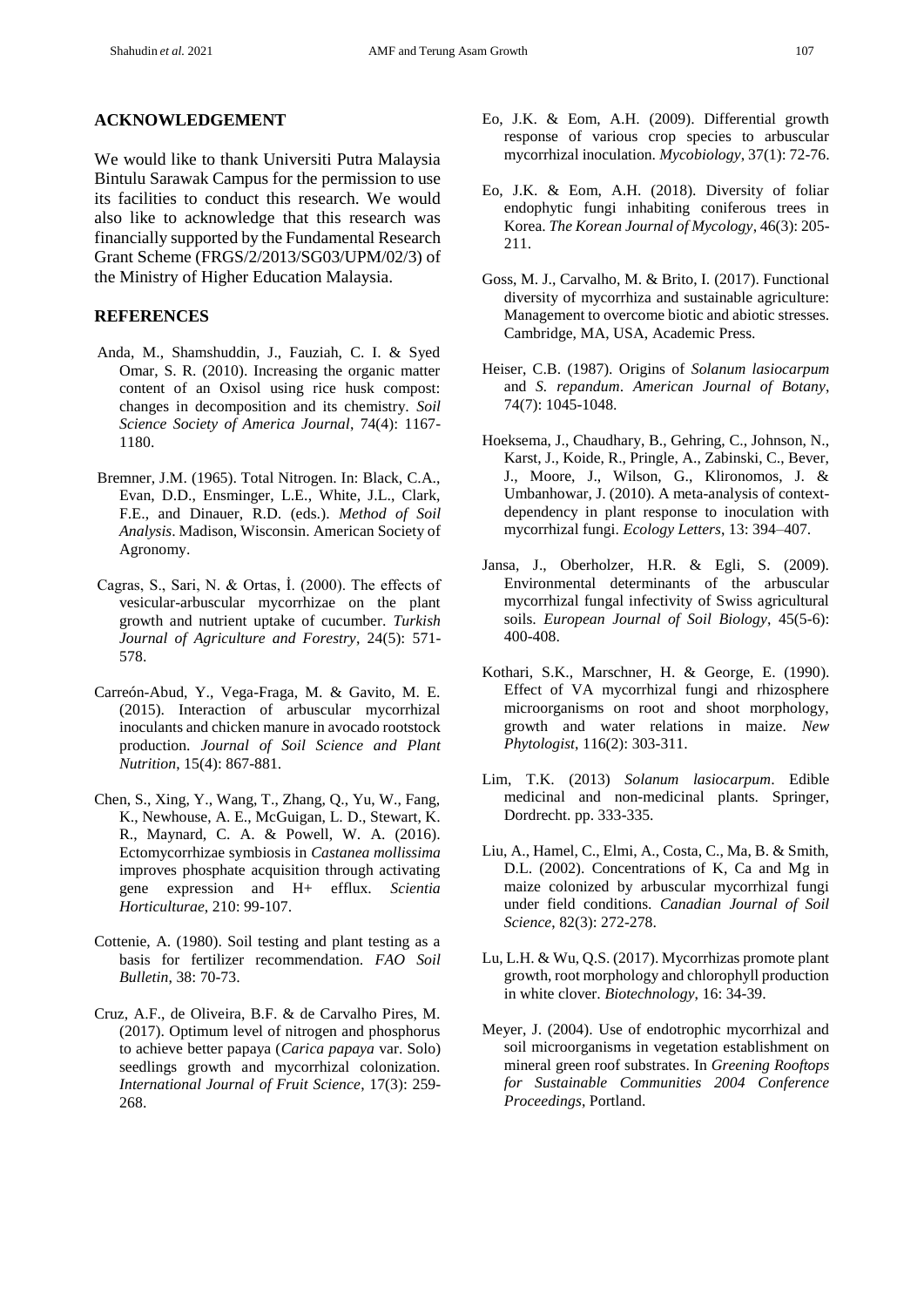- Mohanan, N.N. & George, K.V. (2004). Cultivated crops and their wild relatives of Kerala State. In *Proceedings of the National Seminar on Biodiversity Conservation and Environment Management*, Catholicate College, Pathanamthitta, Kerala, India. Pp. 82-87.
- Munkvold, L., Kjøller, R., Vestberg, M., Rosendahl, S. & Jakobsen, I. (2004). High functional diversity within species of arbuscular mycorrhizal fungi. *New Phytologist*, 164(2): 357-364.
- Murphy, J. & Riley, J.P. (1962). A modified single solution method for the determination of phosphate in natural waters. *Analytical Chemistry Acta*, 27: 31- 36.
- Nouri, E., Breuillin-Sessoms, F., Feller, U. & Reinhardt, D. (2014). Phosphorus and nitrogen regulate arbuscular mycorrhizal symbiosis in *Petunia hybrida*. *PloS One*, 9(3): e90841.
- Ortas, I. & Ustuner, O. (2014). The effects of single species, dual species and indigenous mycorrhiza inoculation on citrus growth and nutrient uptake. *European Journal of Soil Biology*, 63: 64-69.
- Paul, K.I., Roxburgh, S.H., Chave, J., England, J.R., Zerihun, A., Specht, A., Lewis, T., Bennett, L.T., Baker, T.G., Adams, M.A. & Huxtable, D. (2016).

Testing the generality of above – ground biomass allometry across plant functional types at the continent scale. *Global Change Biology*, 22(6): 2106-2124.

- Pellegrino, E., Bedini, S., Avio, L., Bonari, E. & Giovannetti, M. (2011). Field inoculation effectiveness of native and exotic arbuscular mycorrhizal fungi in a Mediterranean agricultural soil. *Soil Biology and Biochemistry*, 43(2): 367-376.
- Posada, R.H., Franco, L.A., Ramos, C., Plazas, L.S., Suárez, J.C. & Álvarez, F. (2008). Effect of physical, chemical and environmental characteristics on arbuscular mycorrhizal fungi in *Brachiaria decumbens* (Stapf) pastures. *Journal of Applied Microbiology*, 104(1): 132-140.
- Razili, R.M., Umar, S. & Sallehuddin, R. (2015). Quality product from *terung asam* (*Solanum Iasiocarpum* Dunal): A popular indigenous fruitvegetable of Sarawak, Malaysia. *Acta Horticulturae,* 1088: 569-572.
- Reyes-Tena, A., López-Pérez, L., Quiñones-Aguilar, E.E. & Rincón-Enríquez, G. (2015). Evaluation of arbuscular mycorrhizal consortia in the plant growth of corn, chili and bean plants. *Revista Biological*, 17: 35-42.
- Samuels, J. (2012). Genetically engineered Bt. Brinjal and the implications for plant biodiversity. Cornwall, United Kingdom: Novel Solanaceae Crops Project.
- Schreiner, R.P. (2007). Effects of native and non-native arbuscular mycorrhizal fungi on growth and nutrient uptake of 'Pinot noir' (*Vitis vinifera* L.) in two soils with contrasting levels of phosphorus. *Applied Soil Ecology*, 36(2-3): 205-215.
- Shamshuddin, J. & Anda, M. (2012). Enhancing the productivity of ultisols and oxisols in Malaysia using basalt and /or compost. *Pedologist*, 55(3): 382-391.
- Shariah, U. (2013). *Terung asam* Sarawak, a Geographical Indication (GI) – registered product of Sarawak. Semongok Agriculture Research Centre, Department of Agriculture Sarawak.
- Shariah, U., Rajmah, M.R., Wong, M.H. & Nur, N.H. (2013). *Terung asam* Sarawak technology package. Sarawak, Malaysia, Department of Agriculture Sarawak.
- Sman, C. (2017). '*Terung asam* Sarawak can bring lucrative income' – The Borneo Post Online. Downloaded on 19 May 2017. https://www.theborneopost.com/2017/05/19/terungasam-sarawak-can-bring-lucrative-income/
- Smith, S.E. & Read, D.J. (2010). Mycorrhizal Symbiosis. Cambridge, MA, USA, Academic Press.
- Song, J. (2017). The relationship of root system with the growth and development of bulbs and shoots in lilies. *Horticulture Science*, 52(2): 245-250.
- Subhashini, D.V. (2016). Effect of NPK fertilizers and co-inoculation with phosphate-solubilizing arbuscular mycorrhizal fungus and potassiummobilizing bacteria on growth, yield, nutrient acquisition, and quality of tobacco (*Nicotiana tabacum* L.). *Communications in Soil Science and Plant Analysis*, 47(3): 328-337.
- Sun, J., Wang, M., Lyu, M., Niklas, K.J., Zhong, Q., Li, M. & Cheng, D. (2019). Stem diameter (and not length) limits twig leaf biomass. *Frontiers in Plant Science*, 10:185.
- Tan, K.H. (2005). Soil Sampling, Preparation and Analysis. (2nd Edition.) Florida, USA, CRC Press. pp. 154-174.
- Teste, F.P., Laliberté, E., Lambers, H., Auer, Y., Kramer, S. & Kandeler, E. (2016). Mycorrhizal fungal biomass and scavenging declines in phosphorus-impoverished soils during ecosystem retrogression. *Soil Biology and Biochemistry*, 92: 119-132.